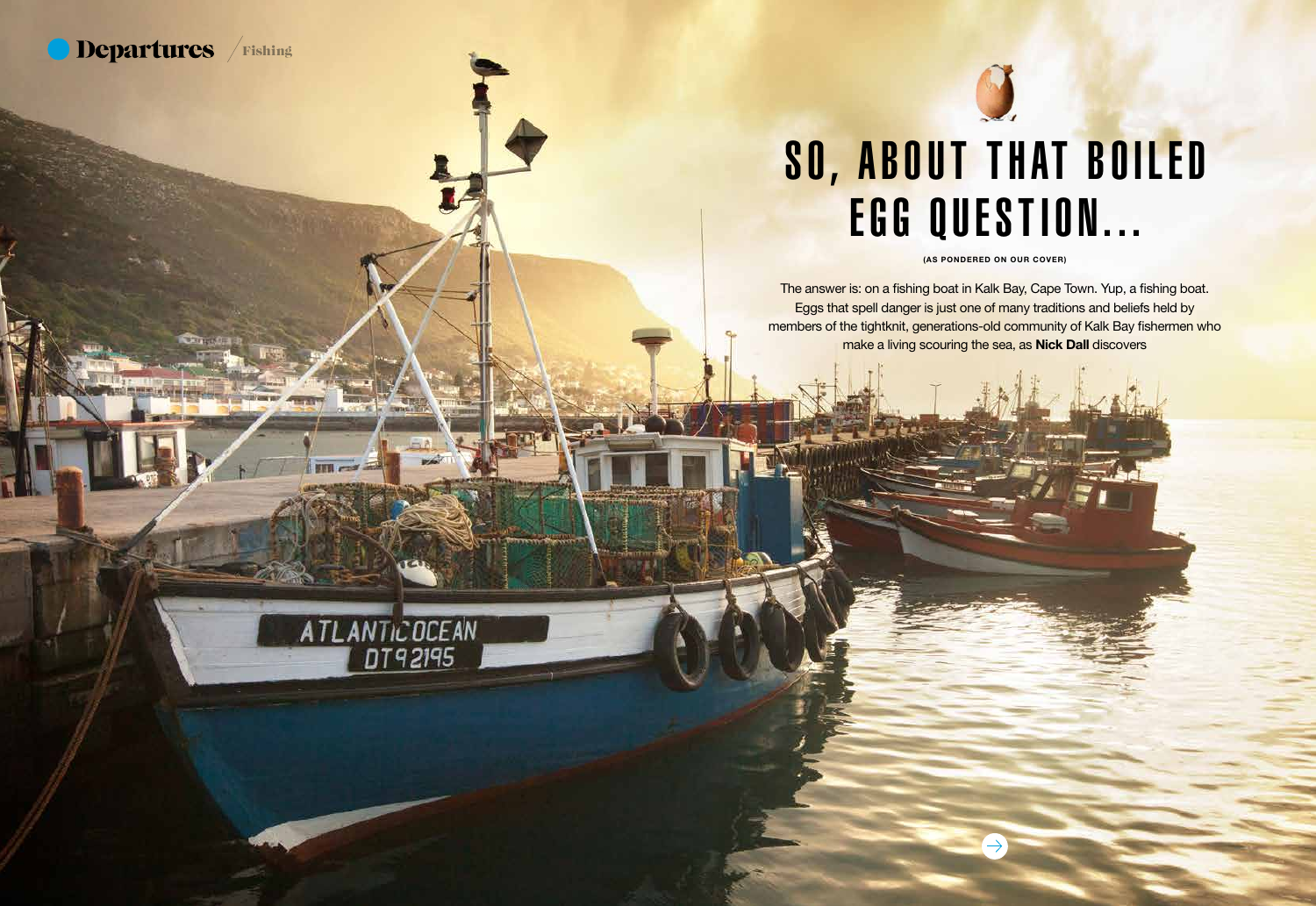# AD





t's 4am on a cold September morning and my fingers fumble as I tighten the straps on my oilskin. Bearded men in loose-knit jerseys huddle at the tables in front of Kalky's fish-and-chip shop, smoking and joking in the harsh fluorescent light.

'*Môre* Boeta Sollie,' chime the crew, when the sun finally shows its face on the horizon at 6.19am. Greeting the sun is one tradition I can completely understand: our boat has been chugging towards Cape Point for an hour-and-a-half, and it's a massive relief to finally feel some warmth on my skin.

I am obviously no regular, and Peter Swart, a Kalk Bay fisherman who's been in the game for over four decades, comes over to introduce himself. He has agreed to take me and my father-in-law, Patrick Delbridge, out on his boat the *Freda.* 'I hope you haven't got any hard-boiled eggs in there,' he says, pointing at my day pack. 'The wind will pick up if there's a boiled egg on the boat…' Such eggs, it seems, bring contrary winds and dangerous stormy conditions -- which of course would end the day's fishing. I haven't got any with me, luckily, but I am a bit self-conscious about my bulging brand-name bag. Most of the fishermen seem to carry their oilskins, all of their tackle and their lunch in decommissioned supermarket shopping baskets, which have superseded the wicker baskets of yore. I

Shortly after 7am we reach the fishing grounds and the boat instantly comes to life. Another boat has beaten us to it, and their frenzied activity makes it clear that the yellowtail are running. Patrick, who has been fishing since he was 10, shows me how to bait a hook (cut a sardine in half and thread the hook through it twice) before hurrying back to his own spot. Where people sit is determined by how long they've been fishing on the boat. The spots at the stern (the back of the boat) are best, as they're much closer to the water which makes it easier to get the fish aboard and they're also better for trolling – dragging rubber lures (known as 'feathers' in Kalk Bay) behind the boat. Needless to say, I'm nowhere near the back. Each fisherman sits on a wooden bench with his feet in a compartment known as a *laaitjie*. The fishing is all done with hand lines, and this *laaitjie* is where the looped line gathers when a fish is pulled in. In front of him there's another *laaitjie* for his fish.

'How do I know when I've got a bite?' I ask, naively. 'You'll know,' they laugh.

 $\mathcal{A}$  south african set



#### SEAGULLS INCOMING

 $\blacksquare$ 

From top: Brightly coloured boats line Kalk Bay harbour after a long day's fishing; a moment of calm on Peter Swart's boat. Note the wooden bait boards screwed into the boat's gunnels and the *laaitjie* in front of fisherman Boggle Fortune DOCKING STATION

Previous page: The first local fishermen, and the whalers before them, dragged their boats on to the beach at the end of every day. After petitions from the Kalk Bay community, a harbour was eventually built between 1913 and 1919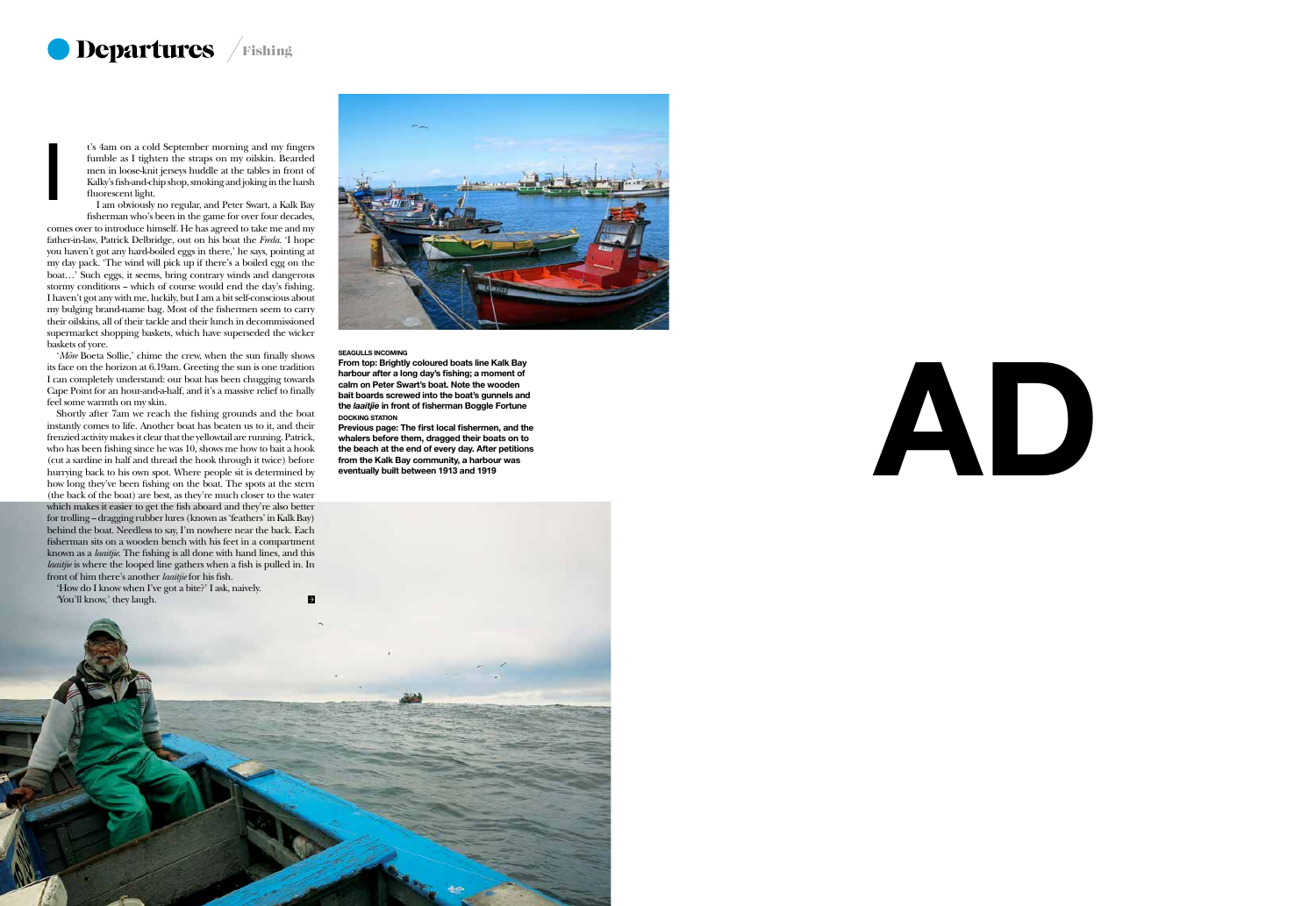# AD





With that, my arms are nearly yanked out of their sockets and my line starts scything into the ink-blue depths. I'm glad I'm wearing the *vingerlappies* (thimble-like contraptions made from the inner tubes of tyres) Patrick gave me. Hand-line fishing is a lot more rudimentary and visceral than using a rod but it's also much quicker and more efficient. Within 15 seconds or so I have dragged the fish aboard, taken the hook out and dropped my catch, still writhing, into the *laaitjie* in front of me. Over the next hour or so the other, more experienced, guys nab as many as ten each, but I am happy with my haul of four shimmering yellowtail – each nearly as long as my arm.

And then, just as quickly, the fish go off the boil. I look up at Cape Point looming above us and I can see why it was called the Cape of Storms. A precipitous cliff amidst a backdrop of bruised, malevolent clouds. I just make out a trail of ant-sized tourists scuttling along the



HAVE BOAT, WILL FISH The rands and cents

of the trade

How much a fisherman earns depends on how much he catches, so both the skipper's ability to find fish and the fishermen's ability to land them are seriously incentivised. After deductions have been made for the cost of bait, the skipper of the boat claims 'boat share' from each of the fishermen on his boat. At the moment 'boat share' is set at 50 per cent of the fisherman's earnings. Each fisherman gets to keep one 'fry' each – a fish for the pan that he doesn't have

to pay boat share on. The skipper covers all fuel, so he can be out of pocket if no-one catches anything, but on a good day he can do very well. Boats pay an annual harbour fee of about R1,000 which entitles them to moor at Kalk Bay, Hout Bay, Hermanus and Gansbaai. Fish are generally auctioned straight off the boat to *langgannas*, the hawkers who take the fish away from Kalk Bay (they used to use horsedrawn carts but nowadays you'll see their bakkies on Prince George Drive) or sell them at the harbour's market itself. Snoek, yellowtail and kob are sold individually, but bank fish are sold in bunches – depending on the size of the fish there may be two, three or even four hottentot on a bunch. A big roman could be sold *koptel* – on its own.

famous landmark. To the north, an imposing spine of mountains culminates in the unmistakable silhouette of Devil's Peak. To the south, Antarctica, Australia and Argentina are the closest landmasses.

We start the long trek back to the harbour. I put my hat on my head and try to doze, but I'm soon woken by gleeful cackles on the boat's radio. A shoal of snoek – the fishermen's most lucrative catch – has turned up close by. For half an hour or so it's impossible not to catch snoek. They hit the 'snoek leads' (big heavy lures) hard and fight like hell. Their teeth are seriously sharp and dangerous, so the fishermen wedge the fish into their armpits before removing the hook and breaking the snoek's neck. An experienced fisherman can complete this whole process in seconds, but I can't even get the writhing muscular fish under my arm, let alone dispatch it. Snoek fishing is all about speed and strength. On a good day you can catch a hundred a man ('By the end of the day your arms are so *pap* you can barely lift the fish onto the harbour wall,' says Patrick), but there are also times when the wind blows and boats don't even leave the harbour for two weeks, so it all evens out in the long run.

As I struggle to land my sixth snoek in as many minutes, my line is taken by something far heavier, and I struggle to stay on the boat. And then, the line goes slack. When I pull up the severed head of a snoek, Peter explains what has happened: 'You pulled it up too slowly,' he chuckles. 'A seal must have got hold of it.'

By the time we eventually get back to the harbour I've caught more fish than I could ever have hoped for. But I haven't done a very good job of being a journalist. I've taken hardly any pictures and my questions have been practical ones about bait, and tackle and fish, not philosophical ones about freedom and tradition and the old days.

#### THE BLUE DAM

Like most Capetonians, I've always been fond of Kalk Bay. As a student, I used to drink there, and now, a decade later, I often take the kids for a pizza or ice cream. I always buy my sister's birthday present at the pottery shop next to the park and I like hiking in the mountains behind town because they're lower and gentler than<br>Table Mountain proper Table Mountain proper.



HAUL OF FAME Crew on the *Amber D* can rely on the help of a mechanical winch to pull anchor. Most other boats aren't so lucky. (PS: that's not an egg sandwich in the fisherman's mouth; it's a hot cross bun)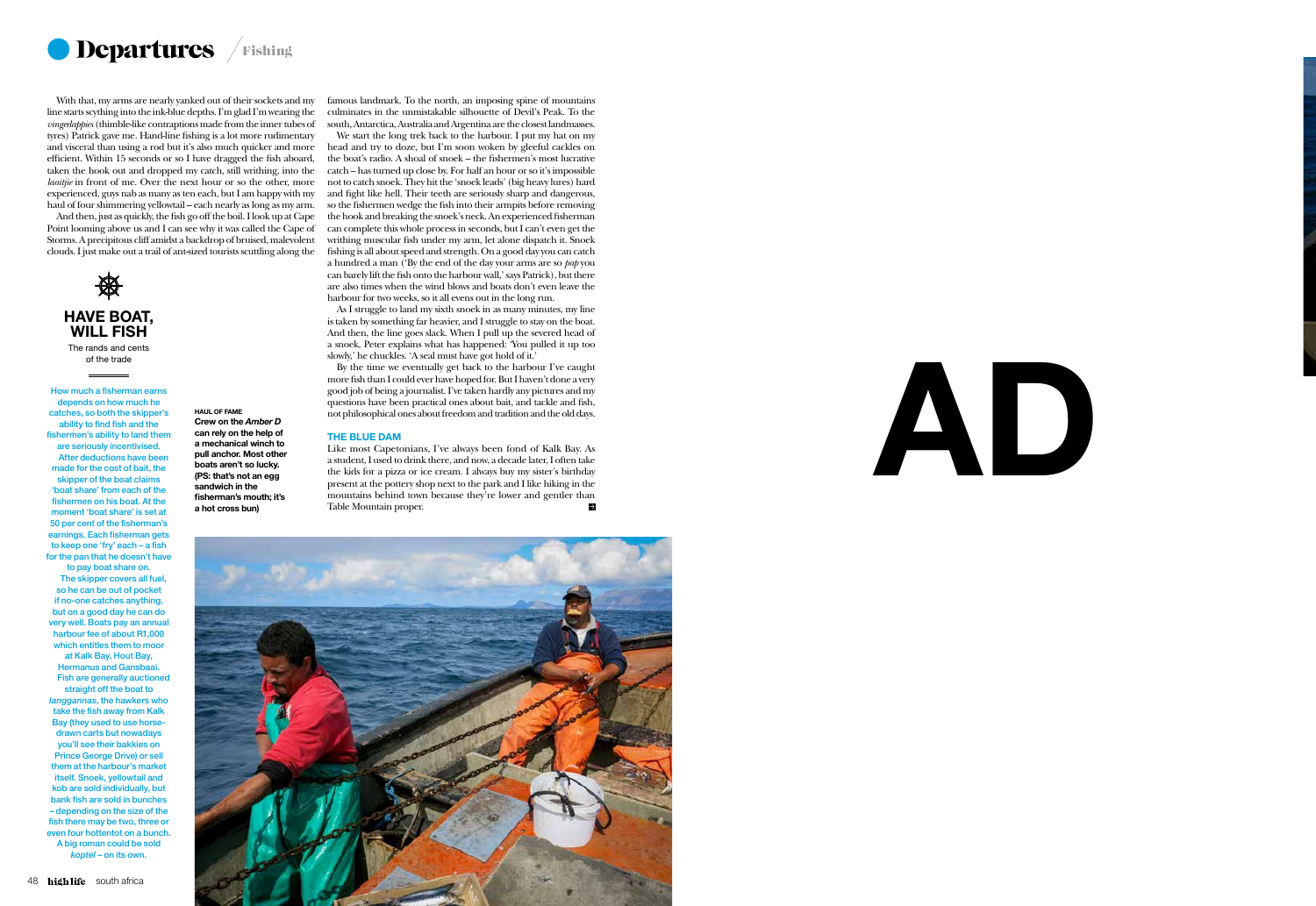50 south africa



## AD





ALL YELLOW From top: Peter Swart prepares his fry (a yellowtail) after a successful day's fishing at Cape Point; when the yellowtail are running each fisherman will have at least two lines out at all times. How they avoid a crow's nest (a tangle) is anyone's guess

### BAY OF PLENTY

Of names and phrases

In the 1800s, Kalk Bay was one of several whaling stations at the Cape. But by 1830 the whales had been hunted almost to extinction and the whalers turned to fishing and seal hunting. Some of the earliest fishermen were Filipino sailors whose ship had been wrecked at Cape Point, and ex-slaves from Batavia, Java and Malaysia. These people

had fishing in their blood and names like de la Cruz, Fernandez, Menigo and Erispe are still common in Kalk Bay.

This heritage means that Kalk Bay fishermen still use Javanese and Malayan words. *Sarang* is a skipper; *buangbatu* is an anchorstone; and a *koeteboelie* is a bully. If a skipper is short of a man, you'll hear the word '*panupangman*'. So, 'have you got *panupang*?' means 'have you got space for one more fisherman?' A *mombakkie* is a mask. It's removed when you catch your first fish of the day, a moment called '*mombakkies afhaal*'. If you catch nothing, you're labelled a *mombakkie*.

If I hadn't married into a Kalk Bay family this is probably where my appreciation of the place would have ended. Both my wife's parents grew up in Kalk Bay and my wife lived there as a kid. My father-in-law, Patrick, spent his school holidays working on his uncle's fishing boat and when he was old enough he became a skipper himself. Now he's got a regular job but his eyes still sparkle when he talks about fishing. I spent years listening to fisherman's tales about the time a great white shark jumped into their boat and the three-year period in the 1960s when huge bluefin tuna came all the way into Fish Hoek bay – and eventually I decided to see it for myself.

False Bay, or *Die Blou Dam* as it's known locally, is the Kalk Bay fisherman's harvest land; what's available depends on the seasons, the winds and the currents. A few weeks after my first trip I'm out at sea again, this time aboard the *Amber D*, without my father-in-law. We're going to target bank fish – smaller fish that live on the bay's reefs.

Although it seems like we're chugging aimlessly in the general direction of Seal Island, Robert Gillespie, the boat's skipper and a fisherman for 30 years, has plugged the coordinates of some of the best spots into his GPS. At one point we see the massive grey bulk of a Bryde's whale breaking the surface; a few minutes later we are joined by a shoal of dolphins. It's all pretty idyllic but we're barely a mile from the spot where – in  $1922 - 14$  people lost their lives when an afternoon fishing trip aboard the *Hamilton* turned sour. A strong southeaster came up, and skipper George Clarence chose to stay out because the kob were biting. Bad call.

We drop anchor as the sun creeps reluctantly above the Kogelberg. 'My grandfather told me about this spot,' explains Alfonso Laguma, a 20-something, fourth-generation fisherman. I'm still threading little slivers of chokka onto my hooks when the first fish is landed, a feisty silver hottentot the size of a side plate. 'Two fathoms,' mutters an old-timer without removing the cigarette from his lips. This means that the fish are biting about 3.5m above the sea bed, so I pull my line in accordingly. Every time I cast I either catch a fish or lose my bait. Every so often I catch two fish at a time. It's hard not to feel a bit guilty about the ever-growing pile in my *laaitjie*, but every fisherman I speak to explains there's no way hand-line fishing really dents the resource. Trawlers and trek nets are the real problem…

Every so often someone lands a red roman, the king of bank fish due to its larger size and hefty price tag. When one of the others moans about not catching any romans, Laguma points to his Liverpool FC scarf: 'To catch red you've got to wear red.'

Bank fishing is a far more relaxed affair, and I get the chance to ask some questions. 'My mommy didn't want me to go to sea but it's in my blood,' says Laguma. Most of the guys on the boat don't have much to say to me but Laguma is different. 'Catching fish is like picking up girls. Different bait works for different kinds of fish.' And that's about as philosophical as it gets.